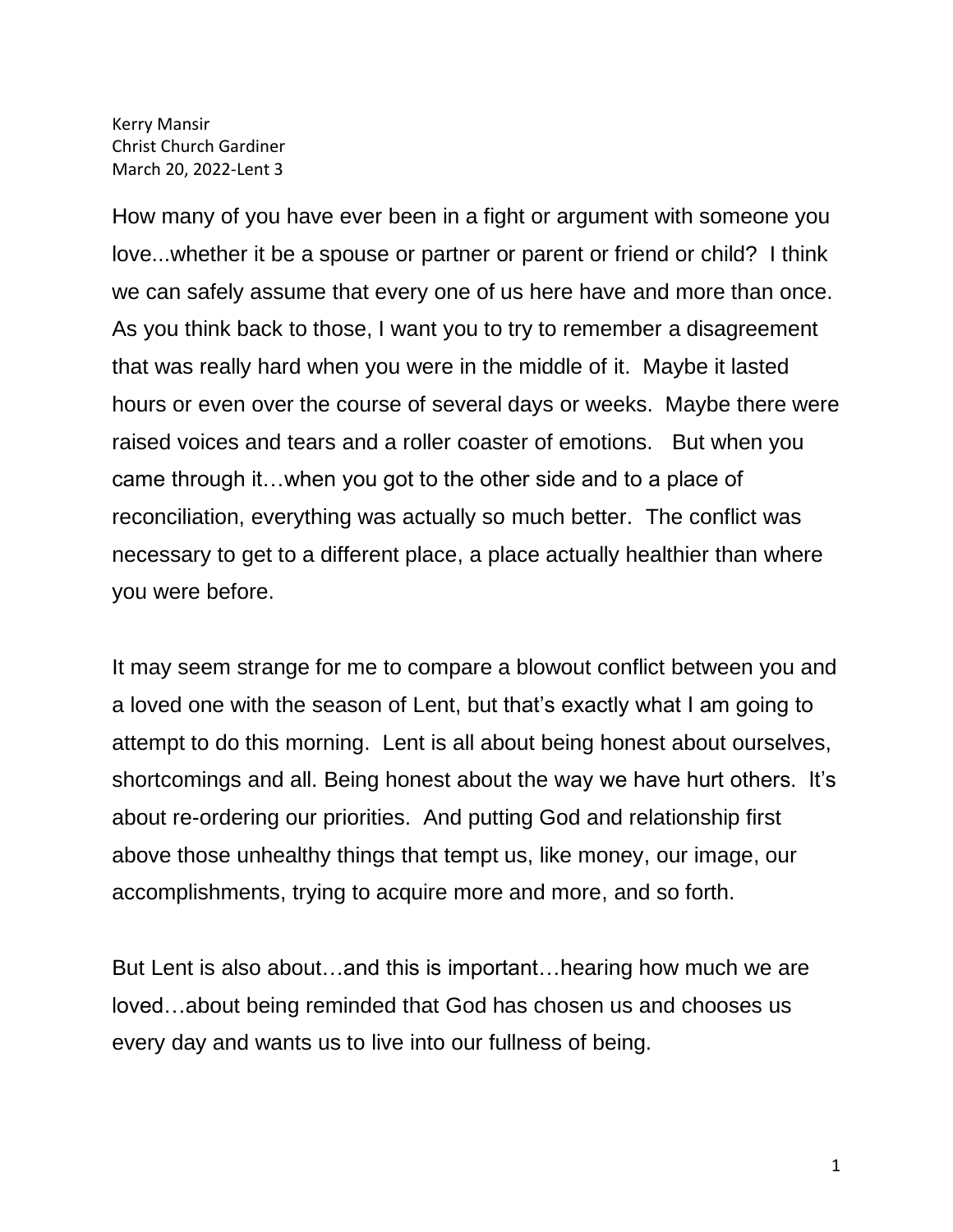When we have a conflict with someone we love, don't we have to do those very same things if we want to get the relationship right? We have to admit our shortcomings, reorder our priorities, and both remind and be reminded of how much we are loved.

The season of Lent is our time of working on our relationship with God—of admitting that the relationship needs work and acknowledging that we could be a better partner.

Some of you may wonder why we begin worship with the Ten Commandments during Lent. After all, it's a little awkward kneeling and assenting to that litany of rules like not committing murder or adultery. Not stealing or coveting. Not making idols and keeping the sabbath. What's the point of all of it, we might ask?

Relationship and living in community with one another in a healthy way. That's the point. The first four commandments are about who, what and how we worship. They call us to put God first and resist worshiping idols and other Gods. And what are those other things God is worried about us worshiping? These days, we aren't at much risk of worshipping Baal or Asherah or Anat, those competing Gods of the Old Testament. But we do find ourselves tempted by the gods of wealth and power and prestige and lust and beauty, among others.

The fifth commandment, the one that instructs us to honor our parents is an acknowledgement that there is wisdom in learning from those who come before us and understanding and appreciating the past.

2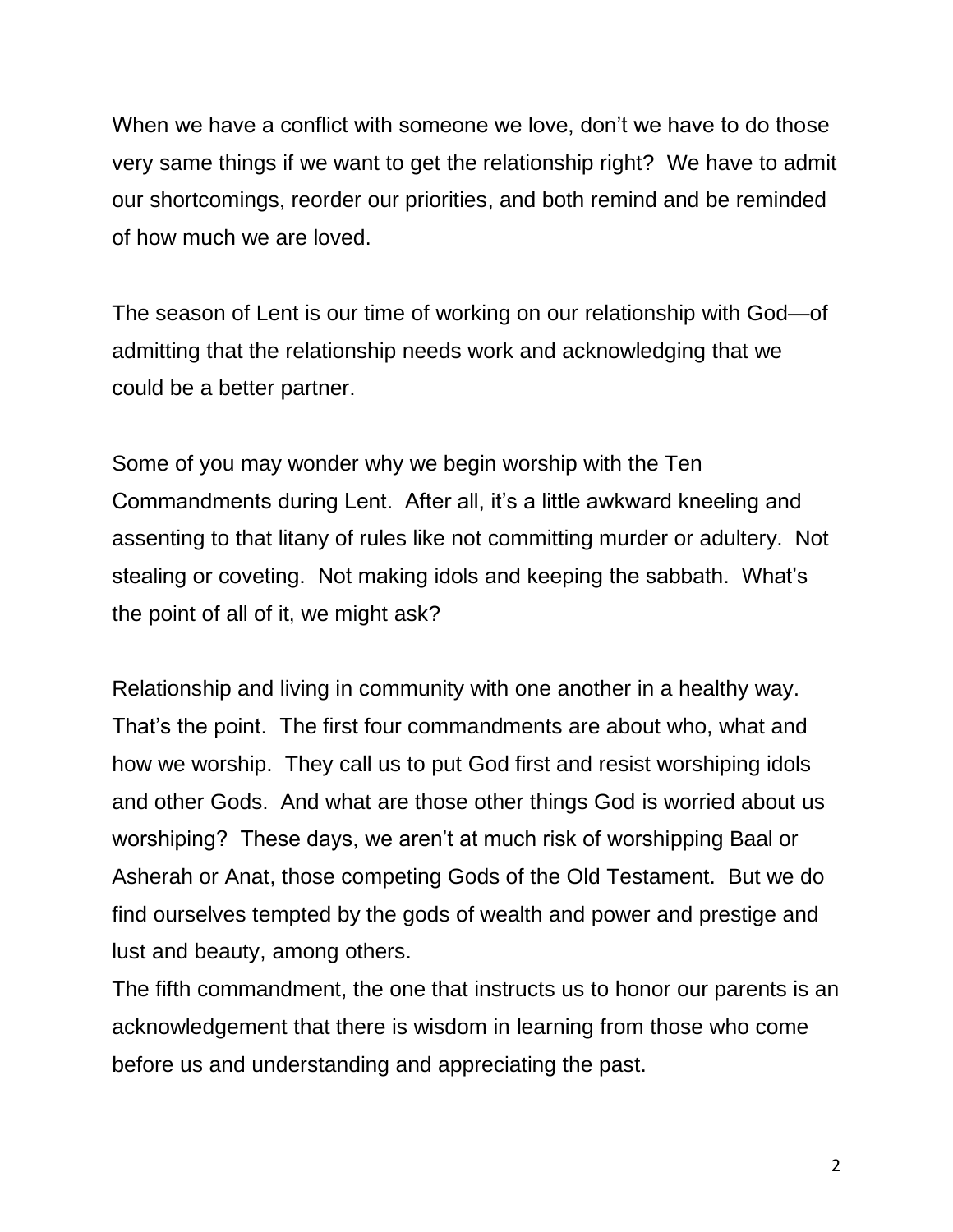And the last five commandments teach us how to live together in community. They address how we deal with anger and our desire for things and people.

Taken all together, the Ten Commandments call us to live into that greatest of all commandments—loving the Lord our God with our entire heart and mind and soul, and loving our neighbors as ourselves.

If you remember your Old Testament, you'll remember that it was on Mt. Sinai that Moses heard the voice of God telling him to record these commandments for the Israelite people to follow. And it was on that very same mountain where Moses encountered the burning bush and the voice of God., like we heard in our Exodus reading this morning. It was called Mt. Horeb in that reading, but they are the same. Mt. Sinai and Mt. Horeb are different names for the same mountain.

When Moses heard the voice of God calling to him from that burning bush, he answered, "Here I am." And it was in that sacred space on the mountain where God came down to meet Moses and Moses was commissioned to liberate the people of God. Even though Moses had recently escaped Egypt and the wrath of the Pharaoh, God called him to return and lead the Israelites to freedom.

When Moses finally accomplished that mission, after lots of trials and challenges, do you remember where he would lead the people of Israel once he got them out of Egyot? Right back to this mountain. So that they can come near to God and to hear God's voice. The first thing that Moses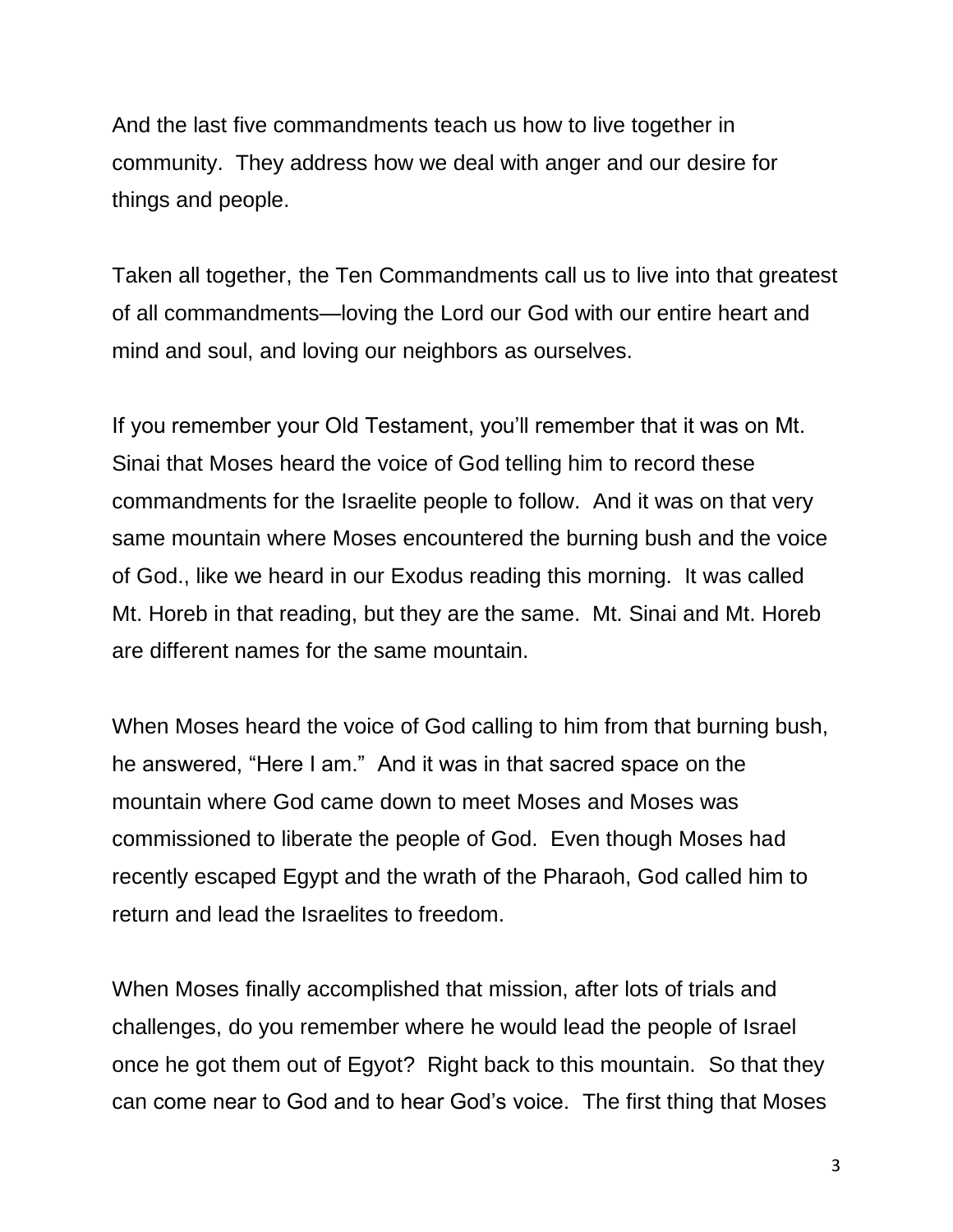did at Mt. Sinai after the exodus was follow God's instructions to a stike a rock that then poured forth water—living water that sustained the parched Israelites that has been wandering in the wilderness. So first God gave them living water on that mountain and soon after, God would give to Moses the Ten Commandments, the covenant by which the people are called to live together.

Why insist on rules right after the Israelites have been freed? Because liberation is not just about being free. True liberation requires acknowledging responsibility. And that's why the Commandments are so important. More than three thousand years ago, they instructed the Israelites to live in a way that made them accountable to God and to their neighbors, to their community. And today, they instruct us to do the same.

Again, I ask you to think back to working through a difficult time in an important relationship. When we love someone, that love cannot be founded on coercion. We must be free. And yet, we must also be accountable to those we love…to seek their happiness and fulfillment as much as our own.

This season of Lent is our time to work on our relationship with God. To seek the reconciliation that we all need. And maybe this seems like a waste of time in these difficult days when it can feel like the world is pulling apart at the seams. But the world doesn't change until we change.

And during these weeks, we hear the stories calling us to be God's people. We hear stories of liberation. Today's Gospel calls us to bear fruit for God.